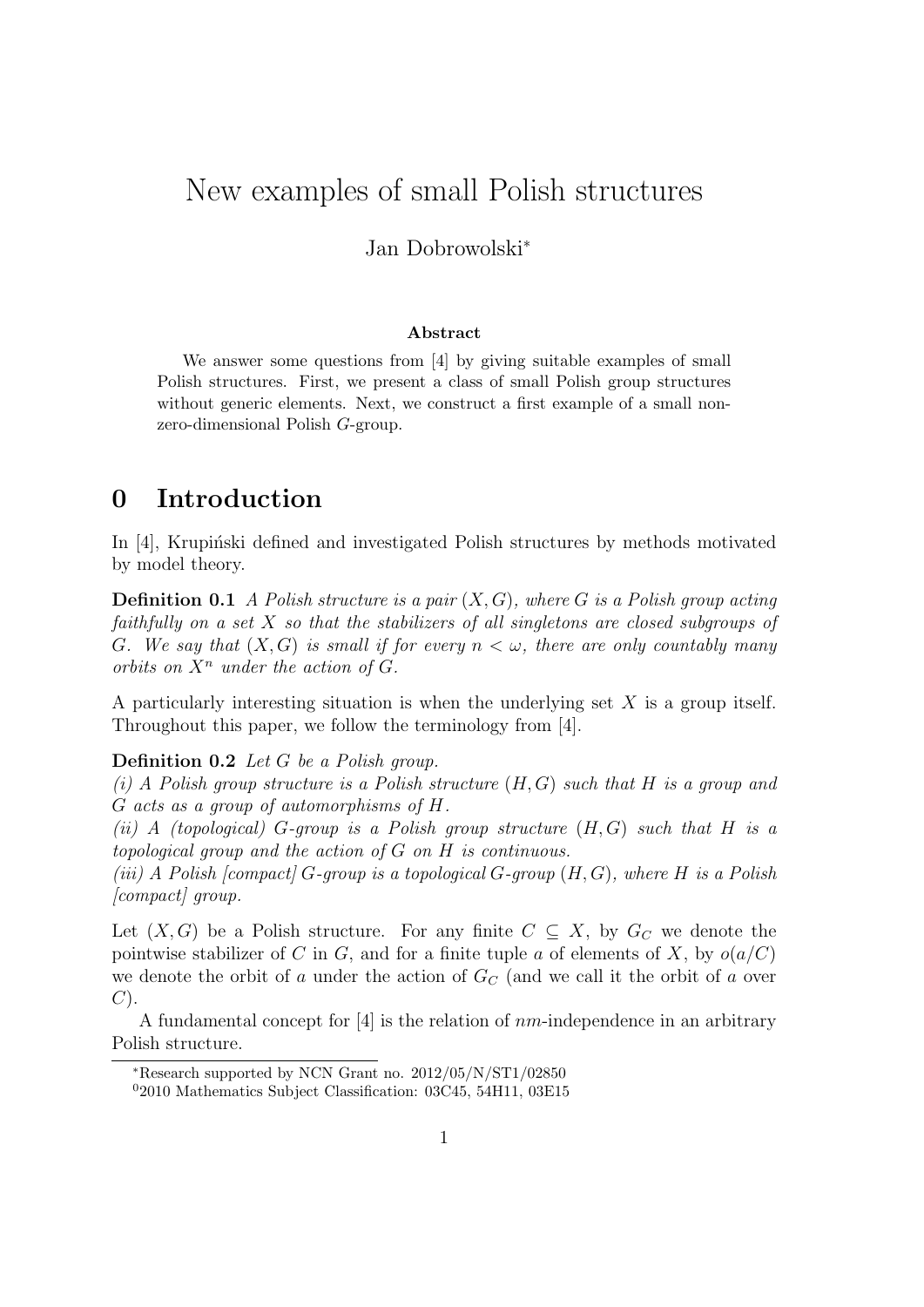**Definition 0.3** Let a be a finite tuple and A, B finite subsets of X. Let  $\pi_A : G_A \rightarrow$  $o(a/A)$  be defined by  $\pi_A(g) = ga$ . We say that a is nm-independent from B over A (written  $a\bigcup_{A}^{m\tilde{n}}B$ ) if  $\pi_A^{-1}$  $\pi_A^{-1}[\overline{o}(a/AB)]$  is non-meager in  $\pi_A^{-1}$  $\bar{A}^1[o(a/A)]$ . Otherwise, we say that a is nm-dependent on B over A (written  $a\mathcal{L}_AB$ ).

This is a generalization of m-independence, which was introduced by Newelski for profinite structures  $([6, 7])$ . Under the assumption of smallness, nm-independence has similar properties to those of forking independence in stable theories, and hence it allows to transfer some ideas and techniques from stability theory to small Polish structures(which are purely topological objects). The investigation of Polish structures has been undertaken in [5] and [1]. For example, in [5], some structural theorems about compact  $G$ -groups were proved, and in [1], dendrites were considered as Polish structures, and some properties introduced in [4] were examined for them.

The class of Polish structures contains many more interesting examples from classical mathematics than the class of profinite structures. For example, for any compact metric space P, if we consider the group  $Homeo(P)$  of all homeomorphisms of P equipped with the compact-open topology, then  $(P, Homeo(P))$  is a Polish structure (examples of small Polish structures of this form were investigated in [4] and [1]). However, in the class of small Polish group structures, it is more difficult to construct interesting examples. In the present paper, we answer some questions from [4] by constructing suitable examples of small Polish group structures.

The following is [4, Question 5.4] (see Definition 1.5 for the notion of  $nm$ -generic orbit).

Question 0.4 Let  $(H, G)$  be a small Polish group structure. Does H possess an nm-generic orbit?

Proposition 5.5 from [4] gives us a positive answer to Question 0.4 in the class of small Polish G-groups. In Section 2, we construct a class of small Polish group structures for which the answer to Question 0.4 is negative.

The following problem was formulated in [4] (after Question 5.32):

Problem 0.5 Find a non-zero-dimensional, small Polish G-group.

In Section 3, we construct a small Polish  $G$ -group  $(H, G)$ , such that H is homeomorphic to the complete Erdös space, which is known to be one-dimensional.

### 1 Preliminaries

If A is a finite subset of X (where  $(X, G)$  is a Polish structure), we define the algebraic closure of A (written  $Ad(A)$ ) as the set of all elements of X with countable orbits over A. If A is infinite, we define  $\text{Ad}(A) = \bigcup \{ \text{Ad}(A_0) : A_0 \subseteq A \text{ is finite} \}.$  By Theorems 2.5 and 2.10 from [4], we have:

**Theorem 1.1** In any Polish structure  $(X, G)$ , nm-independence has the following properties: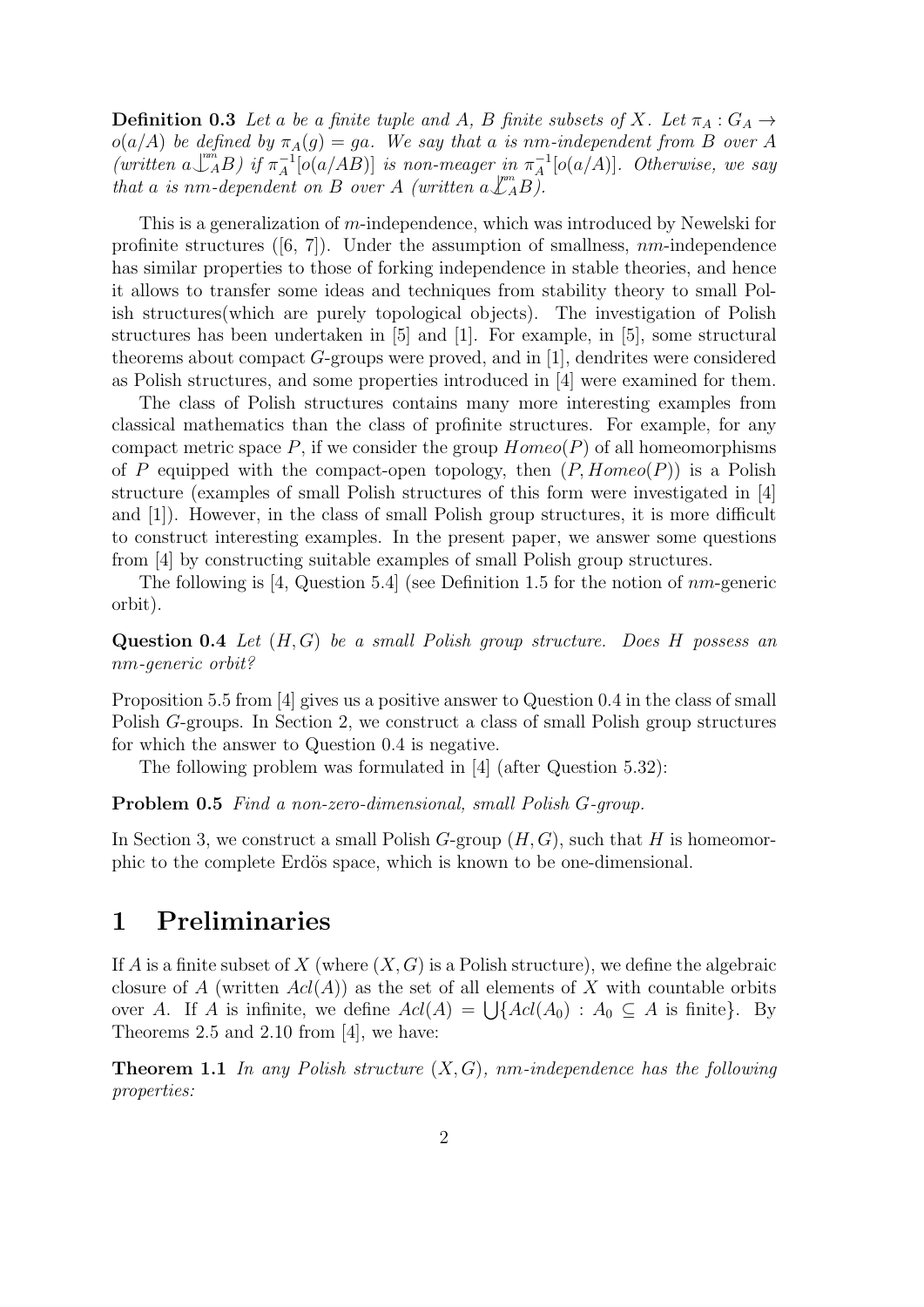(0) (Invariance)  $a \perp_A^m B \iff g(a) \perp_{g[A]}^m g[B]$  whenever  $g \in G$  and  $a, A, B \subseteq X$  are finite.

(1) (Symmetry)  $a \bigcup_{C}^{m} b \iff b \bigcup_{C}^{m} a$  for every finite  $a, b, C \subseteq X$ .

(2) (Transitivity)  $a \perp_{B}^{m}C$  and  $a \perp_{A}^{m}B$  iff  $a \perp_{A}^{m}C$  for every finite  $A \subseteq B \subseteq C \subseteq X$  and  $a \subseteq X$ .

(3) For every finite  $A \subseteq X$ ,  $a \in \text{Ad}(A)$  iff for all finite  $B \subseteq X$  we have  $a \bigcup_{A}^{m} B$ . If additionally  $(X, G)$  is small, then we also have:

(4) (Existence of nm-independent extensions) For all finite  $a \subseteq X$  and  $A \subseteq B \subseteq X$ there is  $b \in o(a/A)$  such that  $b\bigcup_{A}^{mn}B$ .

The notion of  $nm$ -independence leads to the definition of  $N\mathcal{M}$ -rank.

Definition 1.2 The NM-rank is the unique function from the collection of orbits over finite sets to the ordinals together with  $\infty$ , satisfying  $\mathcal{N}\mathcal{M}(a/A) \geq \alpha+1$  iff there is a finite set  $B \supseteq A$  such that  $a \mathcal{L}_A^{m}B$  and  $\mathcal{N}\mathcal{M}(a/B) \geq$  $\alpha$ .

The NM-rank of X is defined as the supremum of  $\mathcal{N}\mathcal{M}(x/\emptyset)$ ,  $x \in X$ . We say that a Polish structure  $(X, G)$  is nm-stable, if  $\mathcal{N}\mathcal{M}(X) < \infty$ .

The following fact is a part of [4, Proposition 2.3].

**Fact 1.3** Let  $(X, G)$  be a Polish structure, a be a finite tuple and A, B be finite subsets of X. Then, TFAE: nm

$$
(1) a \bigcup_{A}^{m} B
$$

(2)  $G_{AB}G_{Aa} \subseteq_{nm} G_A$  (where  $Y \subseteq_{nm} Z$  means that Y is a non-meager subset of Z)

By [4, 2.14], under some assumptions,  $nm$ -dependence in a  $G$ -group  $(H, G)$  can be expressed in terms of the topology on H:

**Theorem 1.4** Let  $(X, G)$  be a Polish structure such that G acts continuously on a Hausdorff space X. Let  $a, A, B \subseteq X$  be finite. Assume that  $o(a/A)$  is non-meager in its relative topology. Then,  $a \bigcup_{A}^{m} B \iff o(a/AB) \subseteq_{nm} o(a/A)$ .

Counterparts of various notions from model theory were studied by Krupinski in the context of Polish structures. One of them is the notion of a generic orbit:

**Definition 1.5** Let  $(H, G)$  be a Polish group structure. We say that the orbit  $o(a/A)$ is left nm-generic (or that a is left nm-generic over A) if for all  $b \in H$  with  $a \downarrow^{m}$ ,  $b$ , one has that  $b \cdot a \bigcup_{m=1}^{\infty} A$ , b. We say that it is right nm-generic if, for b as above, we have  $a \cdot b \Box^m A$ , b. An orbit is nm-generic if it is both right and left nm-generic.

It was noticed in [4] that nm-generics have similar properties to generics in simple theories, e.g. being right  $nm$ -generic is equivalent to being left  $nm$ -generic. We recall Proposition 5.5 from [4], which gives us a positive answer to Question 0.4 for the class of small G-groups  $(H, G)$  in which H in not meager in itself (this holds, for example, in all Polish G-groups).

**Fact 1.6** Suppose  $(H, G)$  is a small G-group. Assume H is not meager in itself (e.g. H is Polish or compact, or, more generally, Baire). Then, at least one nm-generic orbit in H exists, and an orbit is nm-generic in H iff it is non-meager in H.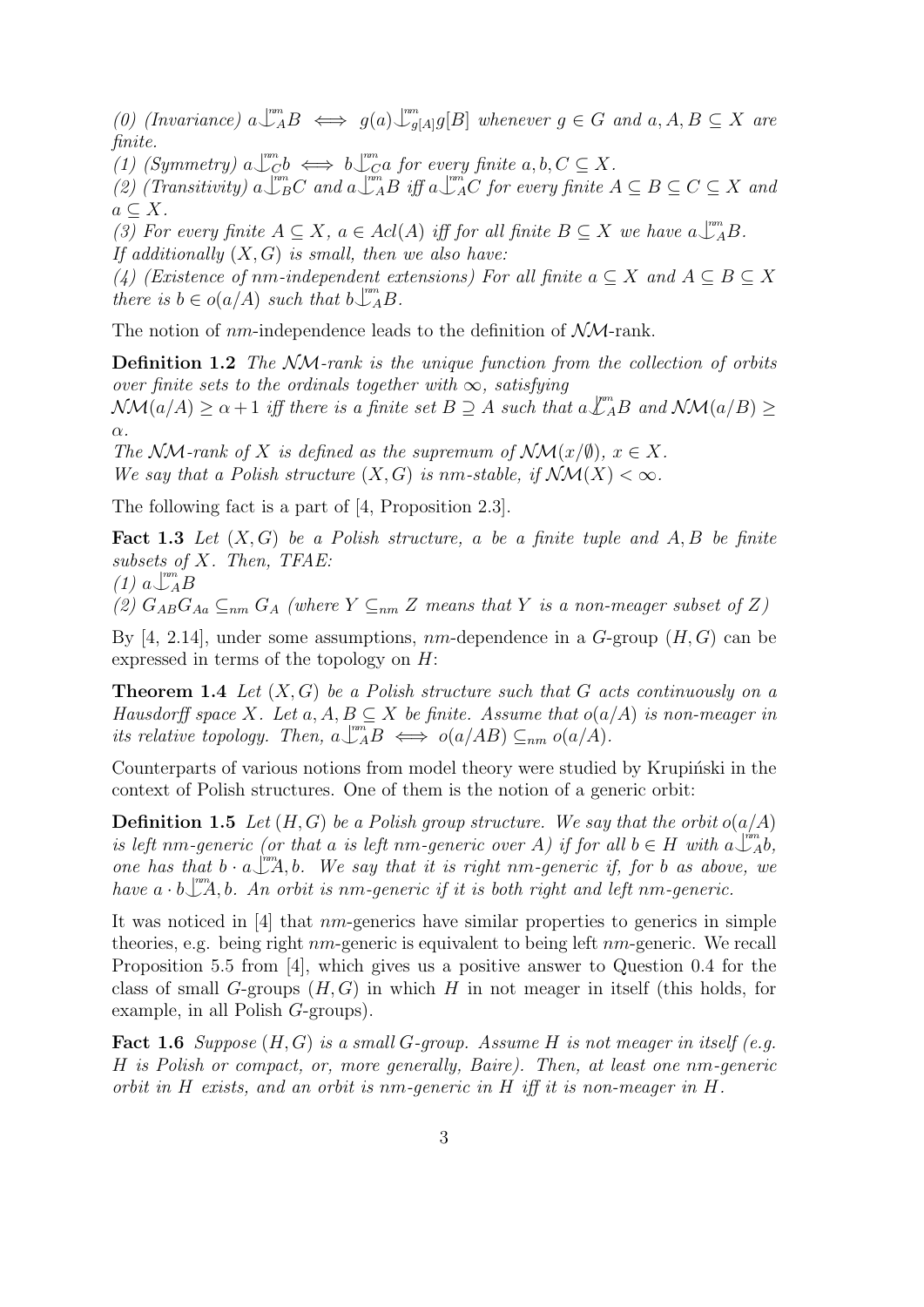# 2 Small Polish group structures without generic elements

In this section, we construct a class of small Polish group structures for which the answer to Question 0.4 is negative.

Suppose  $(X, G)$  is a Polish structure. Let H be an arbitrary group. For any  $x \in X$  we consider an isomorphic copy  $H_x = \{h_x : h \in H\}$  of H. By  $H(X)$  we will denote the group  $\bigoplus_{x\in X} H_x$ . Although  $H(X)$  is not necessarily commutative, we will denote its group action by +. For any  $y \in H(X)$  there are  $h_1, \ldots, h_n \in H \backslash \{e\}$  and pairwaise distinct  $x_1, \ldots, x_n \in X$  such that  $y = (h_1)_{x_1} + \cdots + (h_n)_{x_n}$ . Then, by  $\tilde{y}$  we will denote the set  $\{x_1, \ldots, x_n\}$ . We also put  $\tilde{A} = \bigcup_{y \in A} \tilde{y}$  for any  $A \subseteq H(X)$ .

The group G acts as automorphisms on  $H(X)$  by

$$
g((h_1)_{x_1} + \cdots + (h_n)_{x_n}) = (h_1)_{gx_1} + \cdots + (h_n)_{gx_n}.
$$

It is easy to see that if  $h_1, \ldots, h_k \in H \backslash \{e\}$  are pairwaise distinct, and

 $x_{1,1}, \ldots, x_{1,i_1}, x_{2,1}, \ldots, x_{2,i_2}, \ldots, x_{k,1}, \ldots, x_{k,i_k} \in X$  are pairwaise distinct as well, then the stabilizer of  $(h_1)_{x_{1,1}} + \cdots + (h_1)_{x_{1,i_1}} + \cdots + (h_k)_{x_{k,1}} + \cdots + (h_k)_{x_{k,i_k}}$  consists exactly of those elements of G which stabilise each of the finite sets  $\{x_{ij} : j = 1, \ldots, i_j\}$ . Thus, we get that for every  $a \in H(X)$ ,  $G_{\tilde{a}}$  is a subgroup of finite index in  $G_a$ , and hence, for every finite  $A \subseteq H(X)$ ,  $G_{\tilde{A}}$  is a subgroup of finite index in  $G_A$ .

**Proposition 2.1** If  $(X, G)$  is a Polish structure, and H is a group, then  $(H(X), G)$ is a Polish group structure. If, additionally,  $(X, G)$  is small and H is countable, then  $(H(X), G)$  is small.

*Proof.* For any  $a \in H(X)$  we have that  $G_{\tilde{a}}$  is closed in G and has finite index in  $G_a$ , so,  $G_a$  is also closed in G. Hence,  $(H(X), G)$  is a Polish group structure.

Now, assume that  $(X, G)$  is small, and H is countable. Then, for every fixed  $k < \omega$ and  $i_1, \ldots, i_n < \omega$ , the orbit of a tuple  $((h_{1,1})_{x_{1,1}} + \cdots + (h_{1,i_1})_{x_{1,i_1}}, \ldots, (h_{k,1})_{x_{k,1}} +$  $\dots + (h_{k,i_k})_{x_{k,i_k}}$  depends only on  $h_{1,1}, \dots, h_{1,i_1}, \dots, h_{k,1}, \dots, h_{k,i_k}$  and on the orbit of the tuple  $(x_{1,1},\ldots,x_{1,i_1},\ldots,x_{k,1},\ldots,x_{k,i_k})$  in  $(X,G)$ . So, there are only countably many k-orbits in  $(H(X), G)$ .

**Proposition 2.2** Let  $(X, G)$  be a Polish structure, and H a countable group. Then, for any finite  $A, B, C \subseteq H(X)$ , we have:  $(1)$   $A\bigcup_{C}^{m}B \iff \tilde{A}\bigcup_{\tilde{C}}^{m}\tilde{B}.$ 

(2) If a is a finite tuple of elements of  $H(X)$ , and b is a tuple of elements of X enumerating  $\tilde{a}$ , then  $\mathcal{N}\mathcal{M}(a/A) = \mathcal{N}\mathcal{M}(b/A)$ . In particular,  $(H(X), G)$  is nm-stable iff  $(X, G)$  is.

*Proof.* (1) By Fact 1.3, it is enough to show that  $G_{CB}G_{CA} \subseteq_{nm} G_C \iff G_{\tilde{C}\tilde{B}}G_{\tilde{C}\tilde{A}} \subseteq_{nm}$  $G_{\tilde{C}}$ . First, suppose that  $G_{CB}G_{CA} \subseteq_{nm} G_C$ . Since  $[G_{CB} : G_{\tilde{C}\tilde{B}}], [G_{CA} : G_{\tilde{C}\tilde{A}}] < \omega$ , we get that  $G_{CB}G_{CA}$  is a union of finitely many two-sided translates of  $G_{\tilde{C}\tilde{B}}G_{\tilde{C}\tilde{A}}$  by elements of  $G_C$ . So,  $G_{\tilde{C}\tilde{B}}G_{\tilde{C}\tilde{A}}$  is non-meager in  $G_C$ , and, hence, in  $G_{\tilde{C}}$ .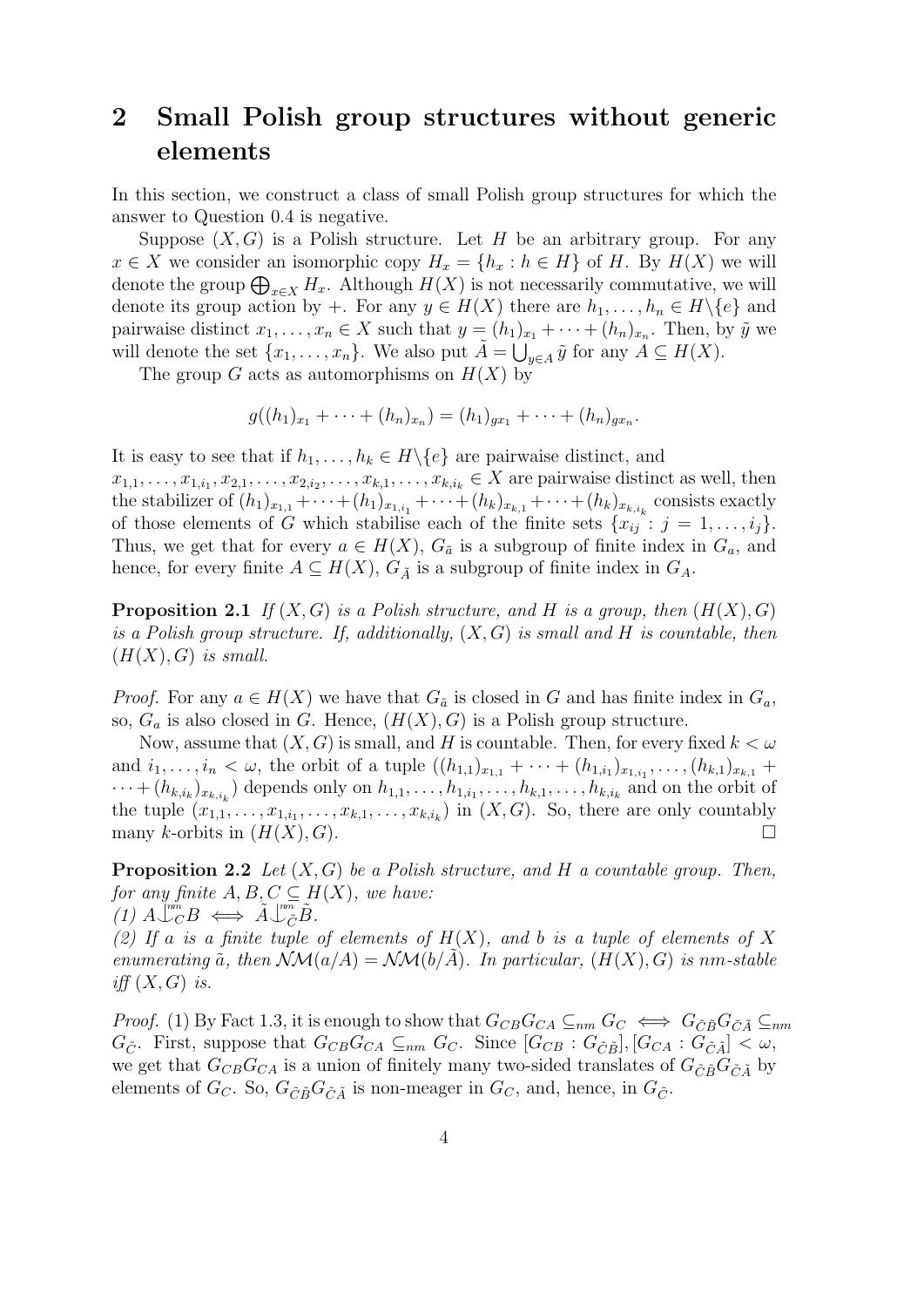Now, suppose that  $G_{\tilde{C}\tilde{B}}G_{\tilde{C}\tilde{A}}\subseteq_{nm}G_{\tilde{C}}$ . Then  $G_{CB}G_{CA}\cap G_{\tilde{C}}$  is non-meager in  $G_{\tilde{C}}$ , and hence, in  $G_C$  (because  $[G_C : G_{\tilde{C}}] < \omega$ ). Thus,  $G_{CB}G_{CA}$  is non-meager in  $G_C$ . This proves (1). Now, (2) follows by (1) and transfinite induction.  $\Box$ 

The following corollary gives a negative answer to Question 0.4 in its full generality, i.e., in the class of all Polish group structures. Recall that Fact 1.6 tells us that the answer is positive for small Polish G-groups.

**Corollary 2.3** Let  $(X, G)$  be a Polish structure, where X is uncountable. If H is a countable group, then  $(H(X), G)$  is a small Polish group structure, and it has no generic orbit (neither left nor right).

*Proof.* Take any  $a \in H(X)$  and a finite  $A \subseteq H(X)$ . We will show that  $o(a/A)$  is not a generic orbit. Take any  $h \in H \setminus \{e\}$  and  $b \in X \setminus \text{Ad}(\emptyset)$  such that  $b \downarrow^m \widetilde{A}, \widetilde{a}$ . Then, by Proposition 2.2,  $h_b\bigcup_{A}^{m\tilde{n}} a$ . Since  $b\bigcup_{A}^{m\tilde{A}} a$  and  $b \notin \text{Ad}(\emptyset)$ , we see that  $b \notin \tilde{a}$ . Hence,  $\widetilde{a + h_b} = \tilde{a} \cup \{b\}.$  But  $\tilde{a}, b \not\downarrow^m b$ , so, again by Proposition 2.2, we have that  $a + h_b \not\downarrow^m h_b$ . Hence,  $o(a/A)$  is not a generic orbit.

By the above corollary and Fact 1.6, we get in particular that there is no Polish topology on  $H(X)$  such that  $(H(X), G)$  is a G-group, i.e., such that the action of G on  $H(X)$  is continuous.

By  $[4]$  and  $[5]$ , every nm-stable compact G-group is nilpotent-by-finite. When the assumption of compactness is dropped, the corresponding questions concern searching for a subgroup of countable index having some nice algebraic properties. The algebraic structure of nm-stable Polish G-groups remains unexplored. The following corollary shows that in general, not much can be said about the algebraic structure of small nm-stable Polish group structures.

**Corollary 2.4** Let  $(X, G)$  be an uncountable, small, nm-stable Polish structure, and H a non-solvable, countable group. Then  $(H(X), G)$  is a small, nm-stable Polish group structure, which is not solvable-by-countable.

*Proof.* By Proposition 2.2(2),  $(H(X), G)$  is nm-stable. Now, take a subgroup A of countable index in  $H(X)$ . Then, there is some  $x \in X$ , such that  $\pi_x[A] = H_x$ , where  $\pi_x : H(X) \to H_x$  is the projection on the x-th coordinate. Since  $H_x$  is not solvable, we get that A is not solvable. Thus,  $H(X)$  is not solvable-by-countable.

Now, we will give a variant of the above construction. Suppose  $R$  is a countable commutative ring, and  $(X, G)$  is a small Polish structure. Let  $R(X) = R[(y_x)_{x \in X}]$ be the ring of polynomials in variables  $(y_x)_{x\in X}$  with coefficients in R. Then G acts on  $R(X)$  by  $gw(y_{x_1},...,y_{x_n}) = w(y_{gx_1},...,y_{gx_n})$ . If R is a countable field, we can additionally consider  $R(X)_0 = R((y_x)_{x \in X})$ , the field of rational functions in variables  $(y_x)_{x \in X}$  with coefficients in R. Then, G acts on  $R(X)$  by  $gf(y_{x_1}, \ldots, y_{x_n}) =$  $f(y_{gx_1}, \ldots, y_{gx_n})$ . As for  $H(X)$ , one can check that  $(R(X), G)$ ,  $(R_0(X), G)$  are small Polish structures. Moreover, if we define  $\tilde{w}$  as the set of all  $x \in X$  such that  $y_x$  occurs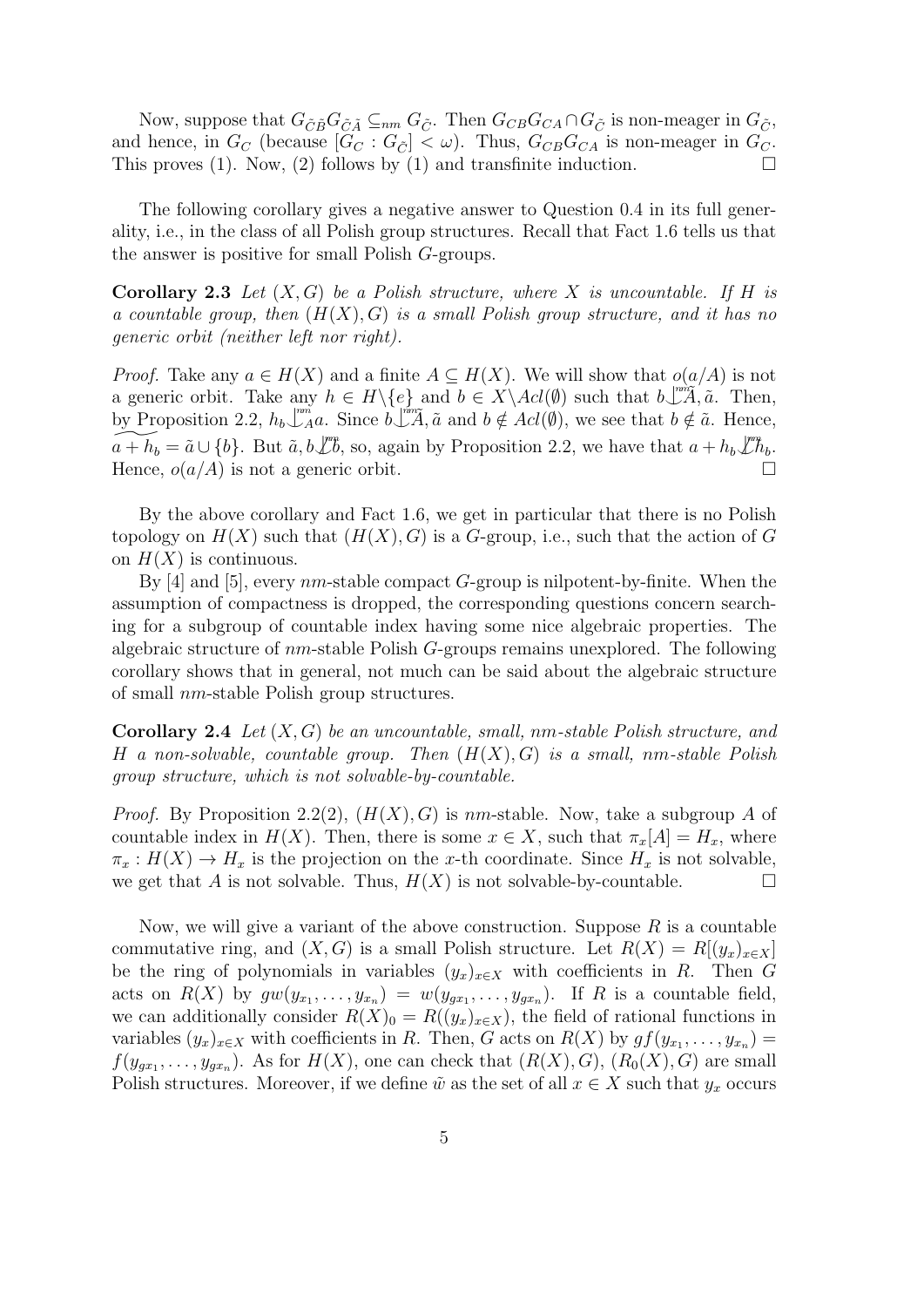in the reduced form of w, then we get the same description of  $nm$ -independence for  $(R(X), G), (R_0(X), G)$  as was done for  $(H(X), G)$  in Proposition 2.2. Thus, we get that these structures (which we could call Polish ring structures and Polish field structures) have no generics (in the sense of the additive group), and hence, there is no Polish topology on  $(R(X), G)$  or on  $(R_0(X), G)$  such that the action of G is continuous.

## 3 A non-zero-dimensional small Polish G-group

In this section, we construct a first example of a small non-zero-dimensional Polish G-group.

First, we recall some results from [2]. Consider any  $p \geq 1$  and the Banach space  $\ell^p$  (over R). We extend the p-norm from  $\ell^p$  to  $\mathbb{R}^\omega$  by putting  $||z|| = \infty$  for every  $z \in \mathbb{R}^{\omega} \backslash \ell^{p}$ . The complete Erdös space is the intersection of  $\ell^{p}$  with  $(\mathbb{R} \backslash \mathbb{Q})^{\omega}$  (with the topology induced from  $\ell^p$ ).

Let  $E_0, E_1, \ldots$  be a fixed sequence of subsets of R and put

$$
\mathcal{E} = \ell^p \cap \prod_{n < \omega} E_n.
$$

The following is a part of [2, Theorem 1]:

**Theorem 3.1** Assume that  $\mathcal E$  is not empty and that every  $E_n$  is zero-dimensional. For each  $k \in \omega \backslash \{0\}$  we let  $\eta(k) \in \mathbb{R}^{\omega}$  be given by

$$
\eta(k)_n = \sup\{|a| : a \in E_n \cap [-1/k, 1/k]\},\
$$

where  $\sup \emptyset = 0$ . The following statements are equivalent:  $(1)$   $||\eta(k)|| = \infty$  for each  $k \in \omega \backslash \{0\}$  $(2)$  dim  $\mathcal{E} > 0$ 

Under the assumptions of the above theorem, also the following theorem was proved there  $([2, Theorem 3])$ :

**Theorem 3.2** If every  $E_i$  is closed in R, then  $\mathcal E$  is homeomorphic to the complete Erdös space if and only if  $\dim \mathcal{E} > 0$  and every  $E_n$  is zero dimensional.

We define a structure of a group on the complete Erdös space as in  $[3, P$ roposition 4.3] (with the only difference that we do not choose a particular p), which is done as follows. Fix any  $p \in [1,\infty)$ . We let  $C \subseteq \mathbb{R}$  be the ternary Cantor set, and  $X = C^{\omega} \cap \ell^{p}$ . By Theorems 3.1 and 3.2, X (considered with the topology induced from  $\ell^p$ ) is homeomorphic to the complete Erdös space. Consider the standard bijection  $\phi: 2^{\omega} \to C$  and the product map  $\psi := \phi^{\omega} : (2^{\omega})^{\omega} \to C^{\omega}$ . It follows exactly as in [3, Proposition 4.3] that  $H := \psi^{-1}[X]$  is a subgroup of  $(2^{\omega})^{\omega}$  (we will identify the latter group with  $2^{\omega \times \omega}$  in the natural way), and becomes a Polish group with the topology induced from X by  $\psi$  (and is homeomorphic to the complete Erdös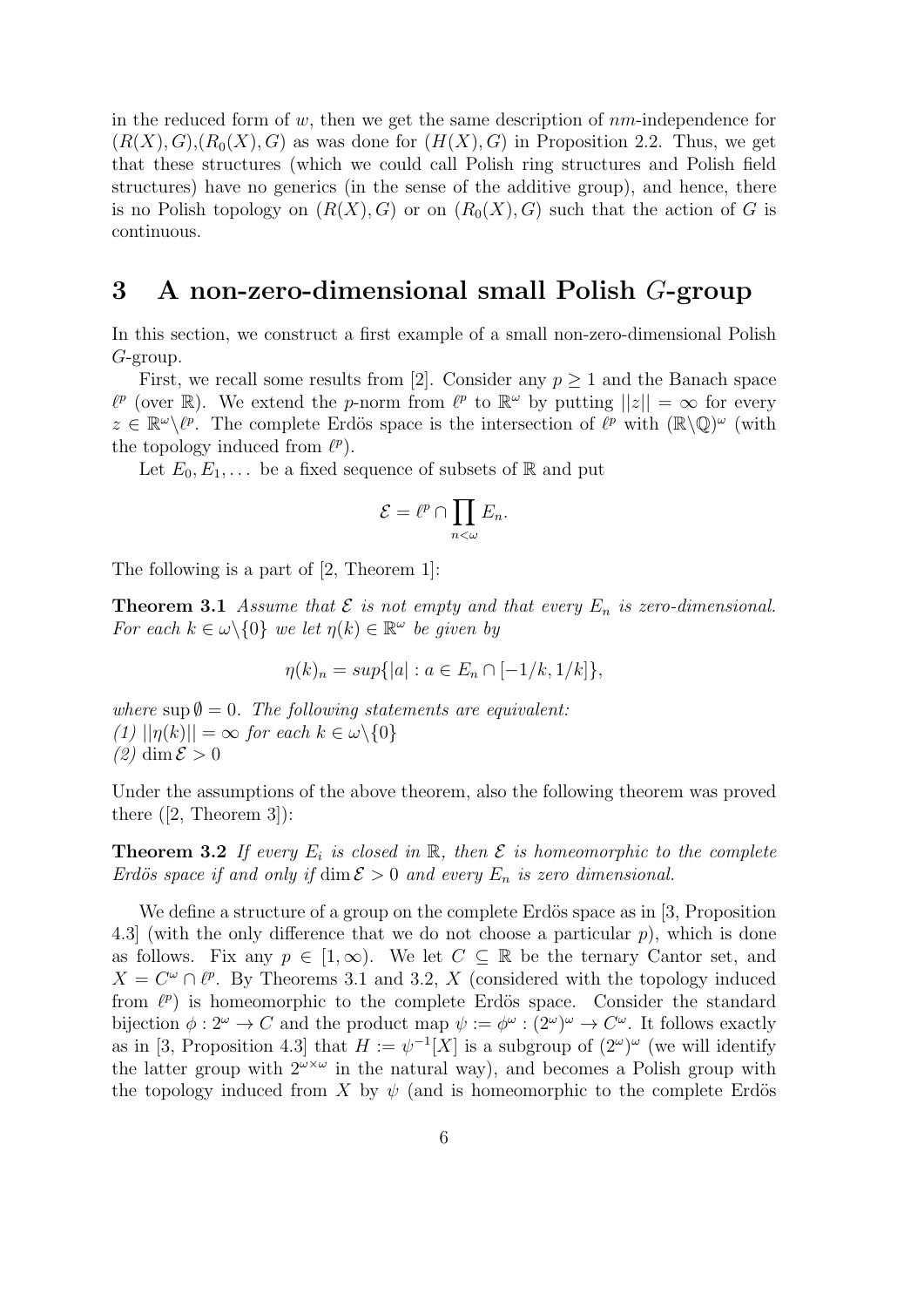space). This topology is generated by the norm  $||z|| := ||\psi(z)||_p$ ,  $z \in H$ . We also put  $||z|| = \infty$  if  $z \in 2^{\omega \times \omega} \backslash H$ . For a subset A of  $\omega \times \omega$ , we define  $||A|| := ||\chi_A||$ , where  $\chi_A$  is the characteristic function of A.

Now, we will define an action of a Polish group  $G$  on  $H$ . Let  $G_1$  be the group of all permutations of  $\omega \times \omega$ . For any  $g \in G_1$ , we define the support of g to be  $supp(q) = \{a \in \omega \times \omega : q(a) \neq a\}.$  We put:

$$
G = \{ g \in G_1 : ||supp(g)|| < \infty \} < G_1.
$$

It is clear that for any  $g \in G$  and  $h \in H$ , the composition  $h \circ g : \omega \times \omega \to 2$  is an element of H (since  $||h \circ q|| \le ||h|| + ||supp(q)||$ ). Hence, we can define an action of G on H by  $gh = h \circ g^{-1}$ . Then, G acts on H as automorphisms (both algebraic and topological). Notice, however, that if we consider  $G$  with the product topology, then this action is not continuous. Hence, we need another topology on G.

We define a metric  $d$  on  $G$ :

$$
d(f,g) = ||supp(f^{-1}g)||.
$$

We will consider  $G$  with the topology generated by  $d$ .

#### Proposition 3.3 G is a Polish group.

*Proof.* It is easy to check that  $d$  is a complete metric on  $G$ . Also, the set of elements of G with finite support is a countable, dense subset of G. Now, we will check that the composition  $\circ : G \times G \to G$  is continuous. For any  $(f, g), (f_1, g_1) \in G \times G$  we have  $d(fg, f_1g_1) = ||supp((fg)^{-1}f_1g_1)|| = ||supp(g^{-1}(f^{-1}f_1g_1g^{-1})g)||$ . Clearly, the composition is continuous at  $(e, e) \in G \times G$  (since  $supp(fq) \subseteq supp(f) \cup supp(q)$ ), so it is enough to check that conjugating by g is continuous at  $e \in G$ . We will check that for every  $f \in G$  conjugating by  $f^{-1}$  is continuous at  $e \in G$ , which is of course sufficient. Notice that  $supp(fhf^{-1}) = f[supp(h)]$ . For any  $\epsilon > 0$  there is  $n < \omega$ such that  $||supp(f)\rangle n \times \omega|| < \epsilon$  (where *n* denotes the set  $\{0, 1, \ldots, n-1\}$ ), and since  $supp(f) \cap n \times \omega$  is finite, we can choose  $m < \omega$  such that  $f[\omega \times \omega \setminus m \times \omega] \subseteq$  $\omega \times \omega \backslash n \times \omega$ . So, for h so close to e that  $supp(h) \subseteq \omega \times \omega \backslash m \times \omega$ , we have that  $f[supp(h)] \subseteq supp(h) \cup (f[supp(h)] \cap supp(f)) \subseteq supp(h) \cup (supp(f)\backslash n \times \omega)$ . This shows that the conjugation by  $f$  is continuous, and hence, so is the group composition. Similarly, one checks that the group inversion on G is continuous.  $\Box$ 

The next proposition shows that we have constructed (the first known) example of a small, non-zero-dimensional Polish G-group.

#### **Proposition 3.4**  $(H, G)$  is a small, Polish G-group.

*Proof.* To check that the action of G on H is continuous at every  $(g, h) \in G \times H$ , consider any  $(g_1, h_1) \in G \times H$ . Then, the functions  $gh = h \circ g^{-1}$  and  $g_1 h_1 = h_1 \circ g_1^{-1}$ agree on the set  $\{a \in \omega \times \omega : g^{-1}(a) = g_1^{-1}(a)\} \cap \{a \in \omega \times \omega : h(g^{-1}(a)) = h_1(g^{-1}(a))\}.$ The complement of this set in H is the union of  $supp(g_1g^{-1})$  and  $g[\{a \in \omega \times \omega :$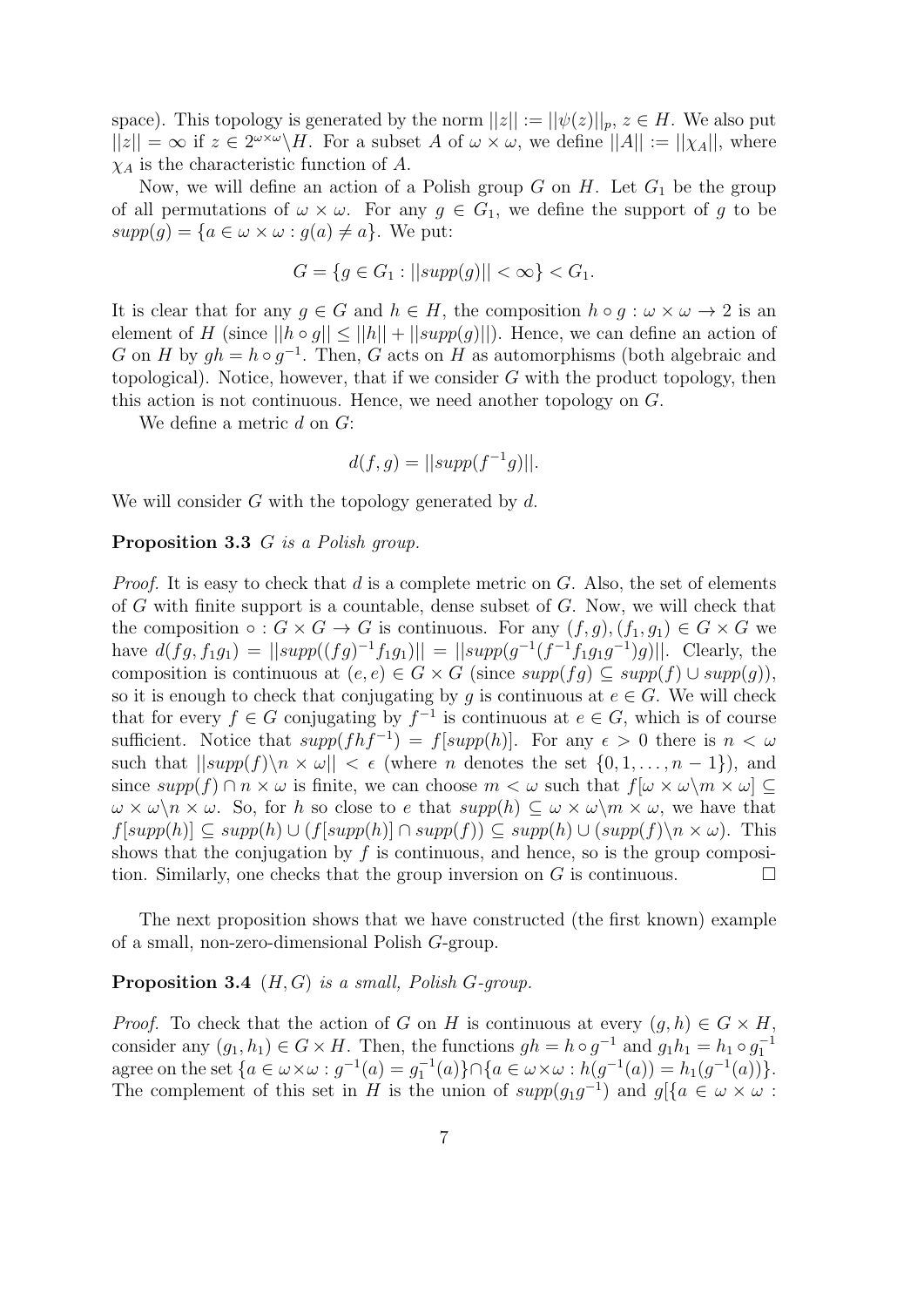$h(a) \neq h_1(a)$ . For  $(g_1, h_1)$  sufficiently close to  $(g, h)$  these sets are arbitrary small in the sense of  $|| \cdot ||$  (by a similar argument to the one in the proof of Proposition 3.3). So, the action of  $G$  on  $H$  is continuous.

It remains to check that for every finite  $A \subseteq H$ , there are countably many  $G_A$ orbits in H. Fix such an A. For any  $h \in H$  we put  $h_0 := h^{-1}[\{0\}], h_1 := h^{-1}[\{1\}]$ (then  $||h_1|| < \infty$  and  $||h_0|| = \infty$ ). Let B be the Boolean algebra generated by the family of sets:  $\{a_0, a_1 : a \in A\}$ , and let  $b_0, b_1, \ldots, b_n$  be all its atoms. For exactly one  $i \leq n$  we have  $||b_i|| = \infty$  (this happens for i such that  $b_i = \bigcap_{a \in A} a_0$ ), and we assume that this is the case for  $i = 0$ . We will show that the  $G_A$ -orbit of an element x of H depends only on the cardinalities of the sets  $x_0 \cap b_0, x_0 \cap b_1, \ldots, x_0 \cap b_n$ and  $x_1 \cap b_0, x_1 \cap b_1, \ldots, x_1 \cap b_n$ . Suppose that for two elements  $x, y \in H$  these cardinalities are the same. For all  $0 \leq i \leq n$  let  $g_i$  be a permutation of  $b_i$  such that  $g_i[b_i \cap x_0] = b_i \cap y_0$  and  $g_i[b_i \cap x_1] = b_i \cap y_1$ . We can choose  $g_0$  in such a way that  $||supp(g_0)|| < \infty$  (to see this, choose any  $c \subseteq b_0$  such that  $b_0 \cap x_1, b_0 \cap y_1 \subseteq c$ ,  $c\,(x_1 \cup y_1)$  is infinite and  $||c|| < \infty$ , and notice that we can choose  $g_0$  such that  $supp(g_0) \subseteq c$ . Then,  $\bigcup_{i \leq n} g_i$  is an element of  $G_A$ , and  $gx = y$ . This completes the proof.  $\Box$ 

#### **Proposition 3.5** ( $H, G$ ) is not nm-stable.

*Proof.* For  $c \in 2^{\omega \times \omega}$ , we will write  $c_{ij}$  instead of  $c(i, j)$ . Consider  $o = o(a/\emptyset)$ , where  $a_{ij} = 1$  if  $j = 0$  and  $a_{ij} = 0$  if  $j > 0$ . For any  $n < \omega$ , let  $b_n \in H$  be given by  $(b_n)_{ij} = 1$ if  $j = n + 1$ , and  $(b_n)_{ij} = 0$  if  $j \neq n + 1$ . Then, by the proof of Proposition 3.4, for every  $n < \omega$ , we have

$$
o(a/b_{\leq n}) = \{x \in H : |(i, j) \in \omega \times \omega : x_{ij} = 1| = \omega \wedge \forall j \in \{1, 2, \dots n\} x_{ij} = 0\}.
$$

So,  $o(a/b_{\leq n})$  is a  $G_{\delta}$  subset of H, and hence, it is non-meager in itself. Morever, for every  $n < \omega$ ,  $o(a/b_{n+1})$  is nowhere dense in  $o(a/b_{n})$ . Thus, by Theorem 1.4,  $\mathcal{N}\mathcal{M}(o) = \infty$ . So,  $(H, G)$  is not *nm*-stable.

Similarly, one can check that  $\mathcal{NM}$ -rank of every uncountable 1-orbit in  $(H, G)$  is equal to  $\infty$ .

Question 3.6 Is there an nm-stable, non-zero-dimensional small Polish G-group?

Notice that since the product  $H \times H$  is homeomorphic to H, we cannot obtain examples of higher dimensions just by taking finite cartesian powers of H.

Question 3.7 Is there a small Polish G-group of dimension greater than one?

### References

[1] R. Camerlo, Dendrites as Polish structures, Proc. Amer. Math. Soc. 139, Number 6, 2217-2225, 2011.